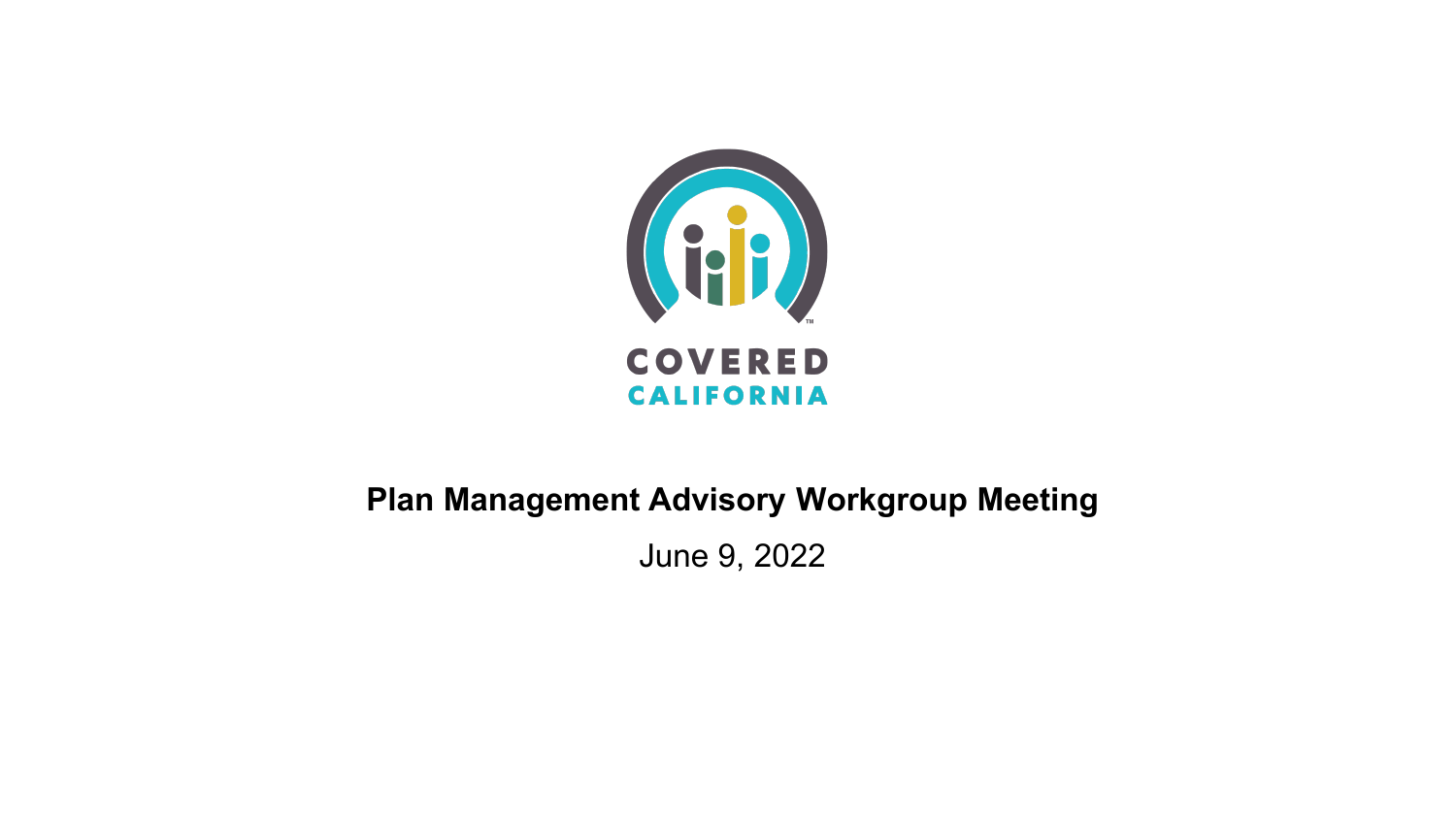

| <b>Time</b>     | <b>Topic</b>                                           | <b>Presenter</b>   |
|-----------------|--------------------------------------------------------|--------------------|
| $10:00 - 10:05$ | Welcome and Agenda Review                              | <b>Rob Spector</b> |
| $10:05 - 10:20$ | <b>Affordability Contingency Planning</b>              | <b>Katie Ravel</b> |
| $10:20 - 10:40$ | Mental Health Parity Testing impact to Benefit Designs | Jan Falzarano      |
| $10:40 - 11:00$ | <b>Open Forum</b>                                      | All                |

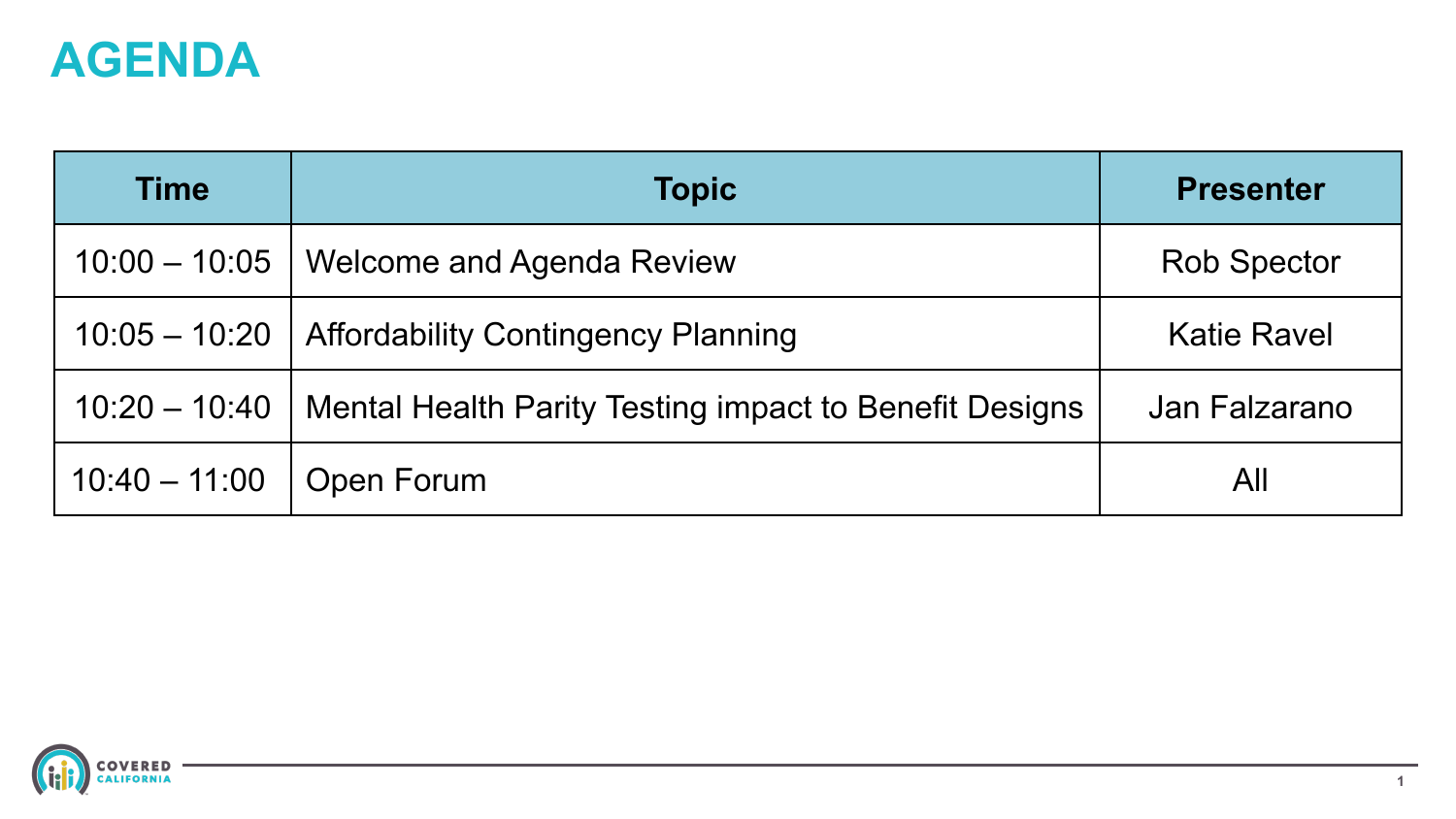#### **2023 AFFORDABILITY CONTINGENCY PLANNING**

Katie Ravel, Director Policy, Eligibility & Research Policy

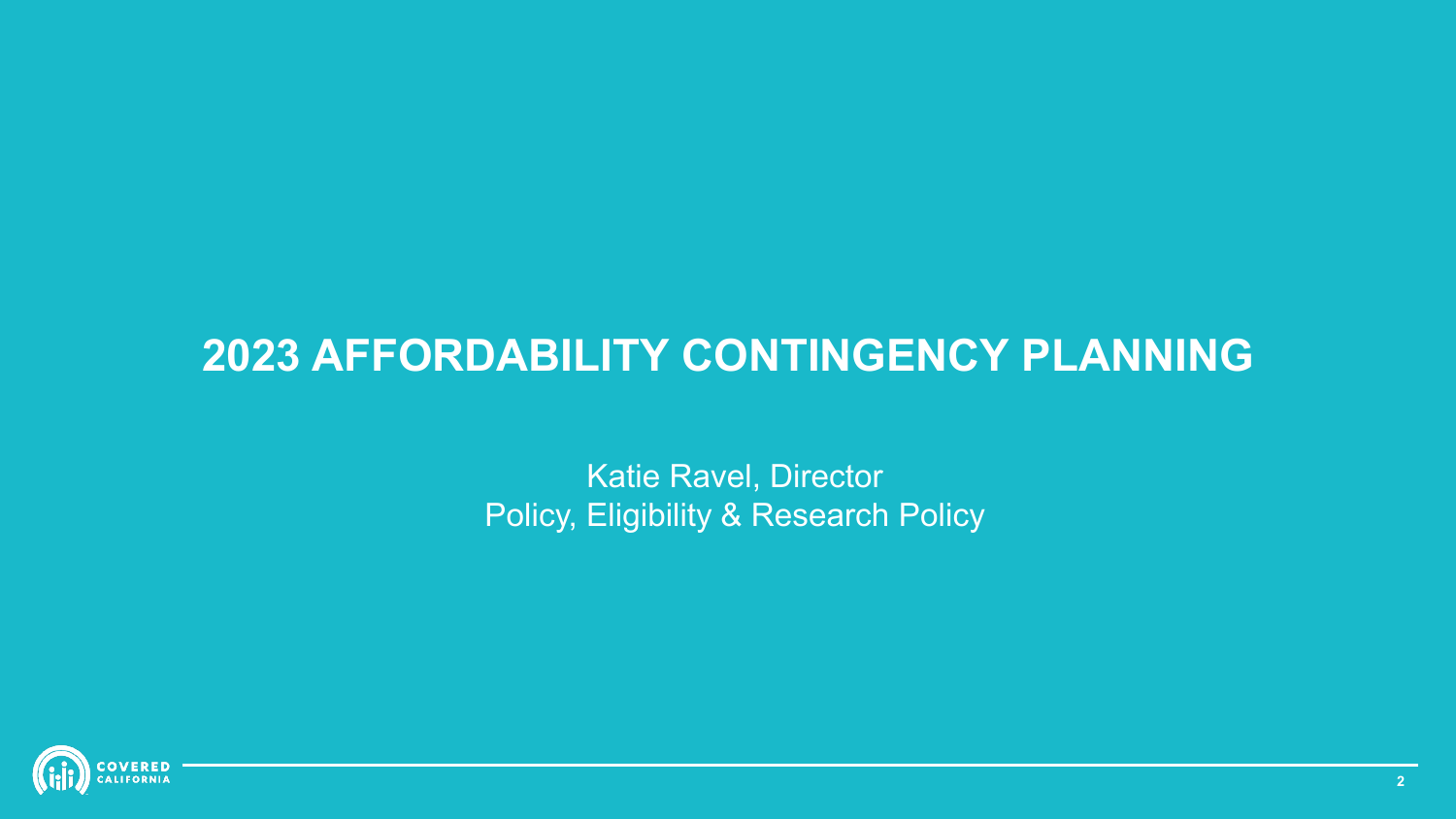#### **MAY REVISION PREMIUM SUBSIDY PROPOSAL**

- □ The Governor's May Revision was released on May 13, 2022. If federal action is not taken to extend American Rescue Plan Act premium subsidies for 2023 and beyond, the May Revision proposes to reinstitute California's state premium subsidy program that was in effect in 2020 and 2021, modified to provide additional support to individuals with incomes between 400 and 600 percent FPL to cap the required contribution for a benchmark at 16 percent.
- $\Box$  Proposed funding in the May Revise is \$304 million from the Healthcare Affordability Reserve Fund. Future year funding for the state subsidy program will come from the state General Fund.

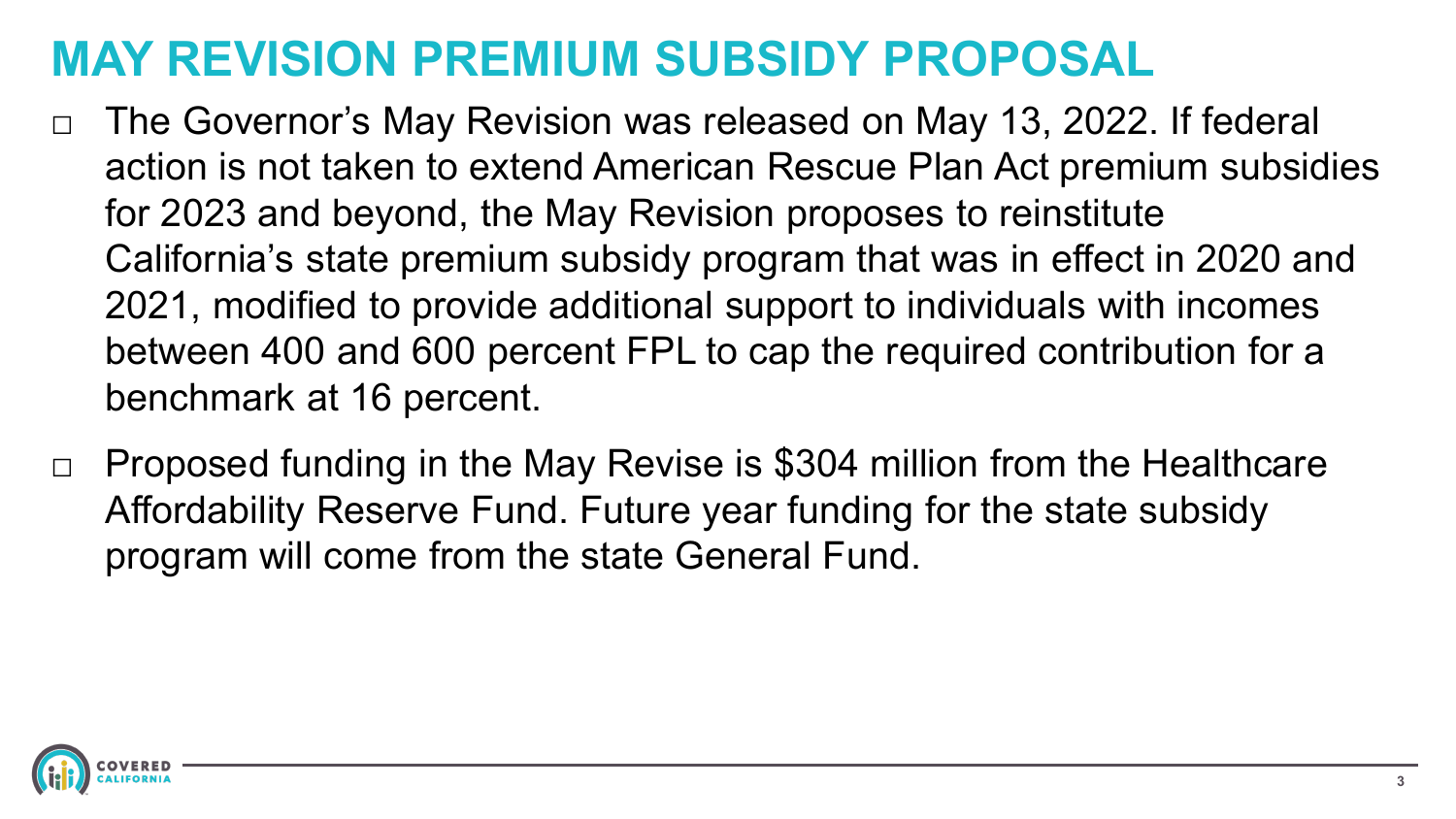## **PROPOSED 2023 CALIFORNIA PREMIUM SUBSIDY ROGRAM DESIGN BASED ON MAY REVISION**

- $\neg$  Eliminates the ACA "cliff" for enrollees with income between 400 and 600% FPL. Reduces the required contribution to 16% for enrollees with incomes between 500% to 600% of FPL compared to the 2021 program design.
- $\Box$  Provides state support to individuals with income between 200% and 400% FPL. Increases the required contribution percentage at 300% FPL from 8.9% to 9.0% compared to the 2021 program design.
- $\Box$  Lowers the required contribution to 0% for enrollees under 138% FPL consistent with the 2021 program design.



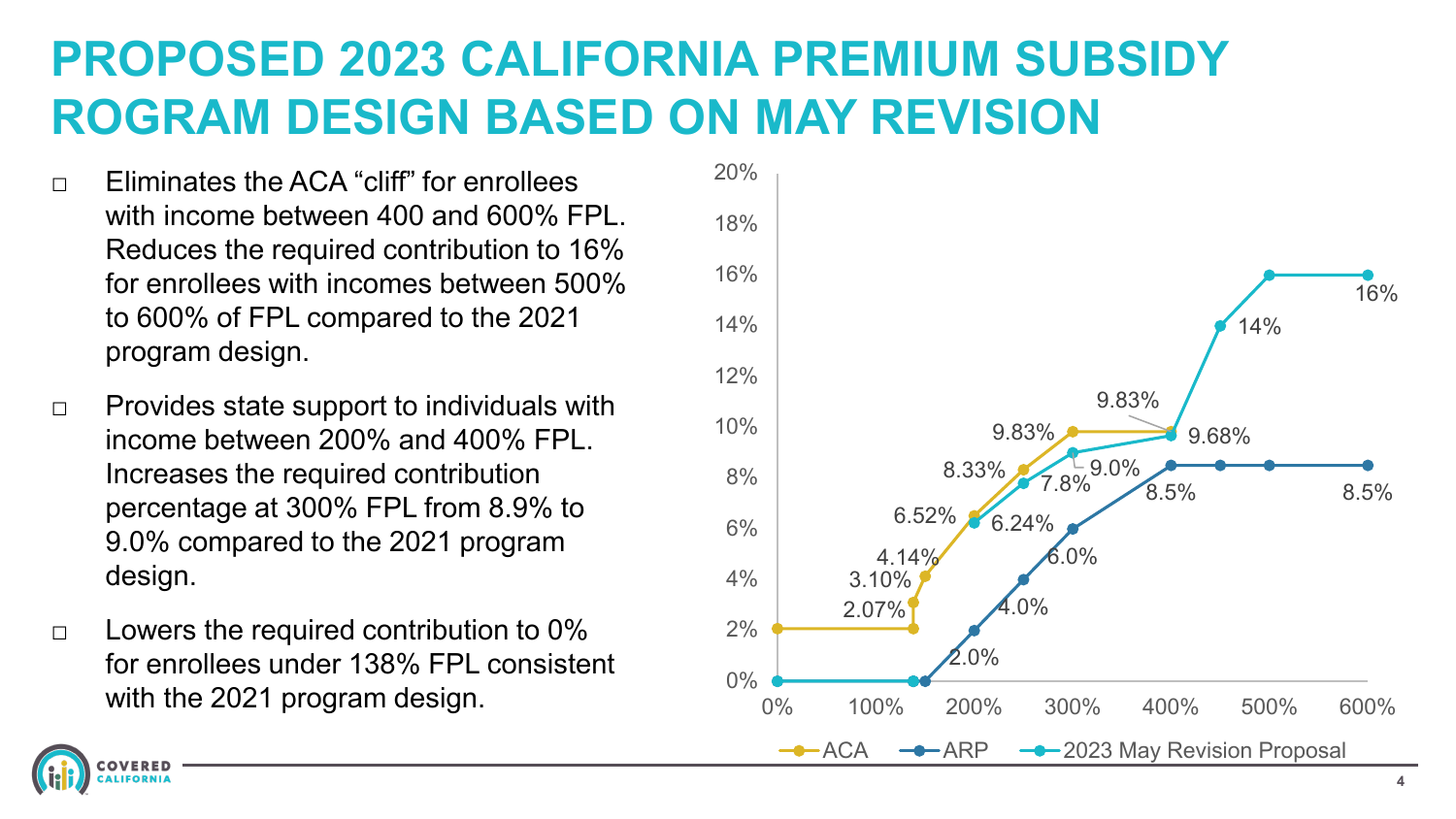## **OVERVIEW OF THE DRAFT PROGRAM DESIGN DOCUMENT**

- $\Box$  The draft 2023 program design document is based on the previously adopted 2021 program design document with five main components:
	- 1. Establishes the required contribution amounts for the state premium subsidy for 2023 based on the 2021 design and consistent with the parameters included in the May Revision proposal, namely a \$304 M budget target and a required contribution cap of 16% of income.
	- 2. Establishes the calculation of the advanced payment of the state premium subsidy which mirrors the calculation of the federal premium tax credit with the exception that the advanced payment of the state premium subsidy amount is reduced by any federal advance payment of the premium tax credit. Establishes eligibility requirements for state premium assistance that mirror the requirements for the federal premium tax credit with the exception of the federal income limits.
	- 3. Defines key terms related to the calculation of the state premium assistance.
	- 4. Establishes reconciliation caps for 2023 consistent with the latest federal reconciliation caps.

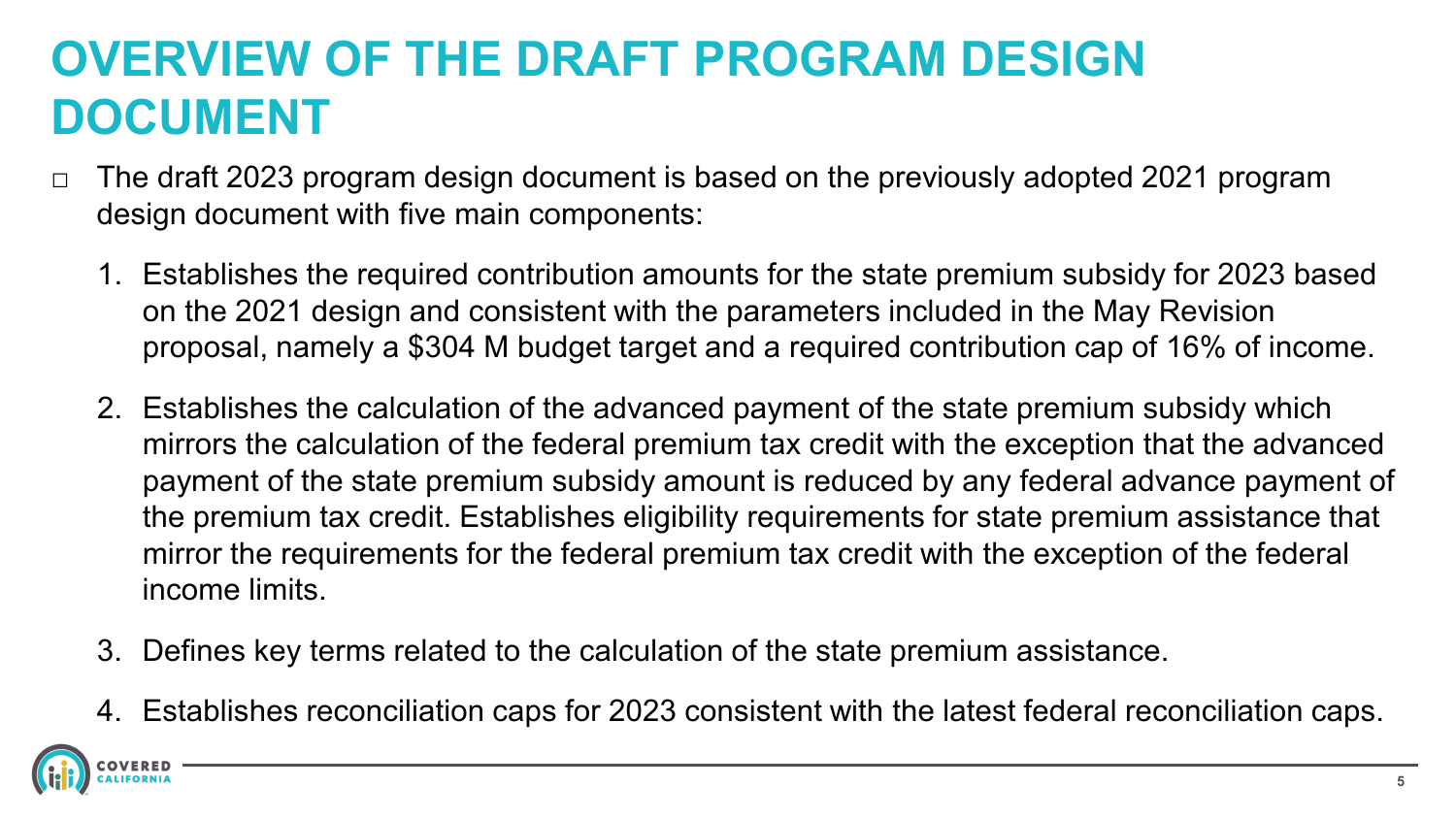#### **KEY MILESTONES FOR 2023 PLAN YEAR**

| <b>Milestone</b>                                               | <b>Estimated Timeframe</b> |  |  |
|----------------------------------------------------------------|----------------------------|--|--|
| Discuss Draft 2023 Program Design Document - May Board Meeting | May 19, 2022               |  |  |
| Adopt 2023 Program Design Document - June Board Meeting        | June 16, 2022              |  |  |
| <b>System Testing for the 2023 Plan Year</b>                   | July – August 2022         |  |  |
| <b>CalHEERS Release for the 2023 Plan Year</b>                 | September 2022             |  |  |
| 2023 Renewals Begin                                            | October 2022               |  |  |

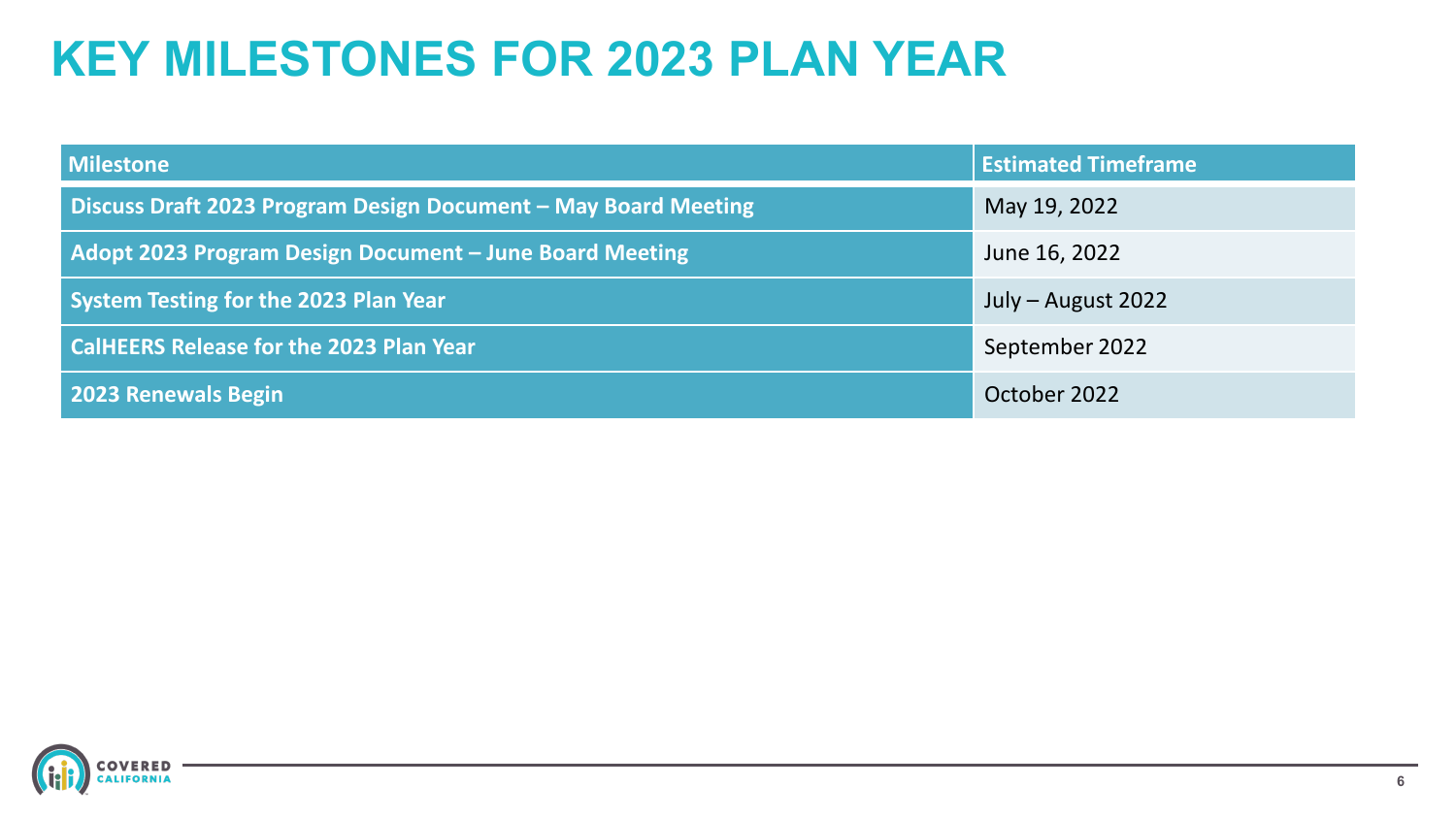#### **MENTAL HEALTH PARITY TESTING IMPACT TO BENEFIT DESIGNS**

Jan Falzarano, Deputy Director Plan Management

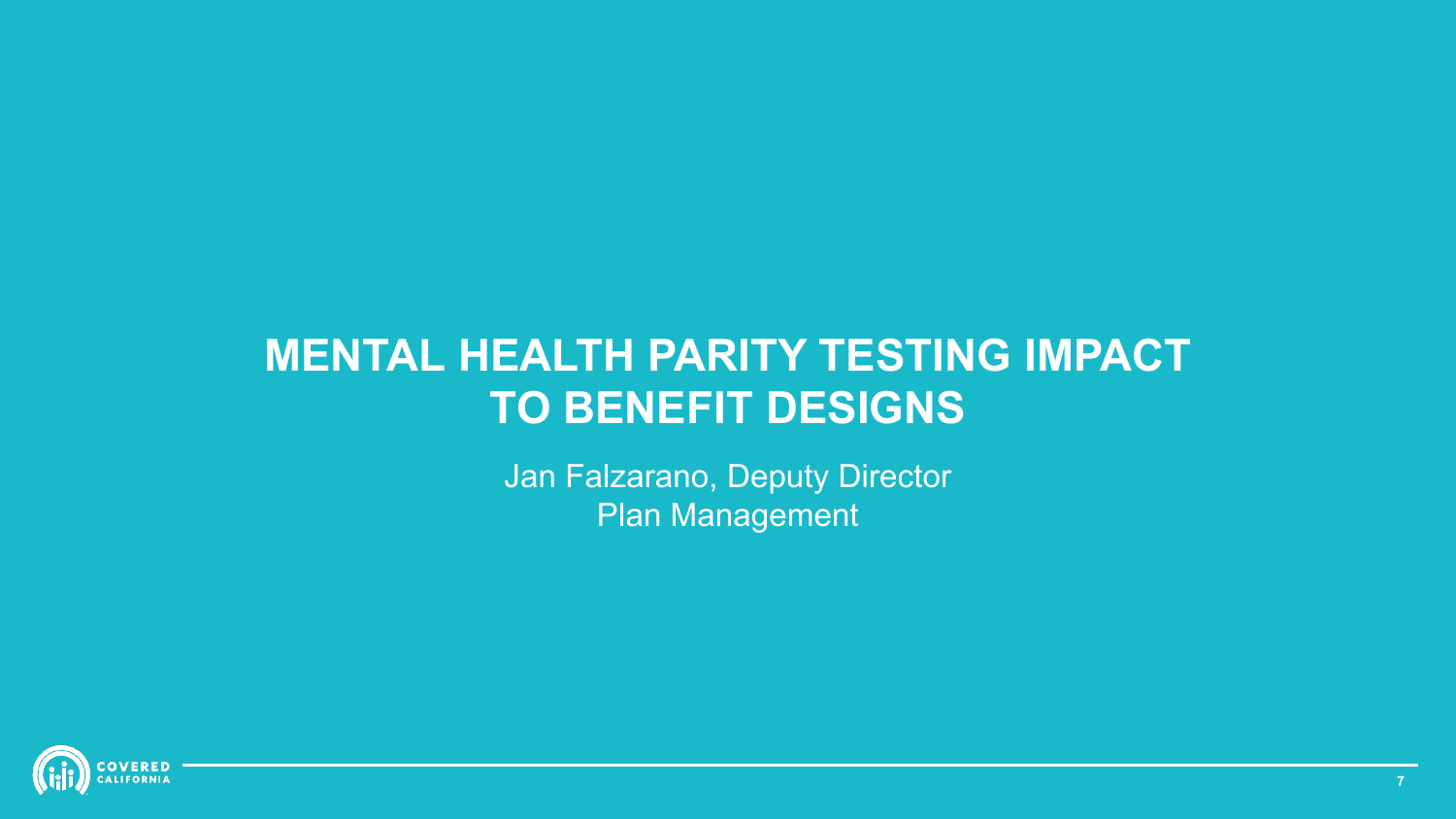#### **MENTAL HEALTH PARITY LAWS**

- □ The federal Paul Wellstone and Pete Domenici Mental Health Parity and Addiction Equity Act (MHPAEA) requires commercial plans that offer mental health and substance use disorder benefits in a comparable manner to medical and surgical benefits
- □ California's Mental Health Parity Act requires health plans/insurers to provide full coverage for the treatment of all mental health conditions and substance use disorders (MH/SUD)
- □ Essence of Parity: MHPAEA requires that group health plans and insurance issuers offering group or individual health insurance coverage ensure that the financial requirements (FR) and treatment limitations (TL) on MH/SUD benefits they provide are no more restrictive than those on medical/surgical benefits

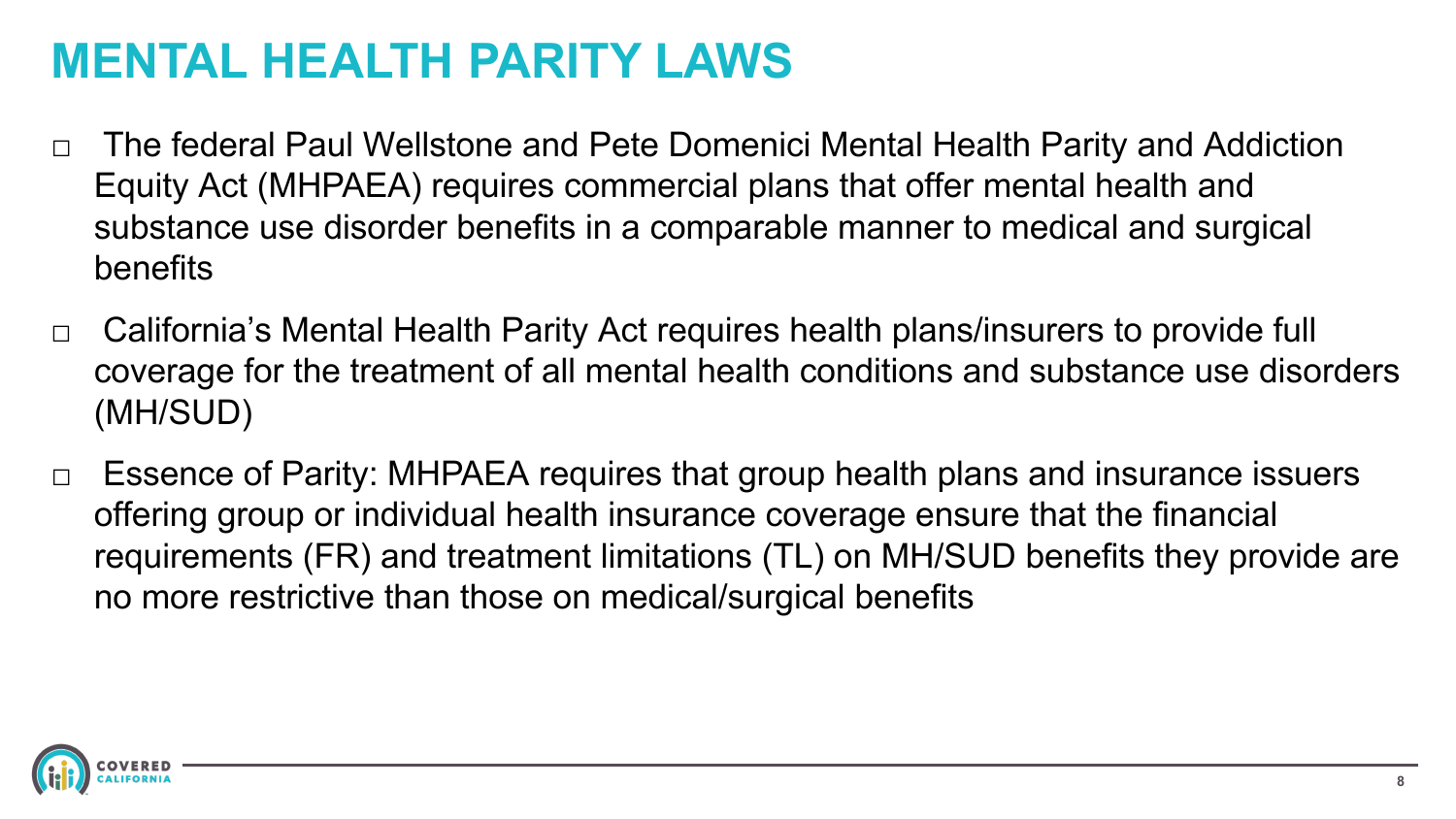## **MHPAEA'S PARITY TESTING**

 $\Box$  Annually, each health plan is required to do their own parity testing using their claims data. Plans may have different outcomes based on their claims experience

 $\Box$  Issuers must meet parity standards in these areas:

- **Financial requirements (FR) - applies to coinsurance, copays, deductibles and other financial requirements**
- **Quantitative Treatment Limits (QTL) - day or visit limits or number of items, devices**
- **Nonquantitative treatment limits (NQTL) - prior authorization policies, formulary design, geographic restrictions**

 $\Box$  These standards are applied according to the classification of benefits:

- Benefits Classification (eight coverage classification)
	- Inpatient (in-network, out-of-network)
	- Outpatient office visits (in-network, out-of-network)
	- Outpatient services other than office visits (in-network, out-of-network)
	- Emergency care
	- Prescription drugs

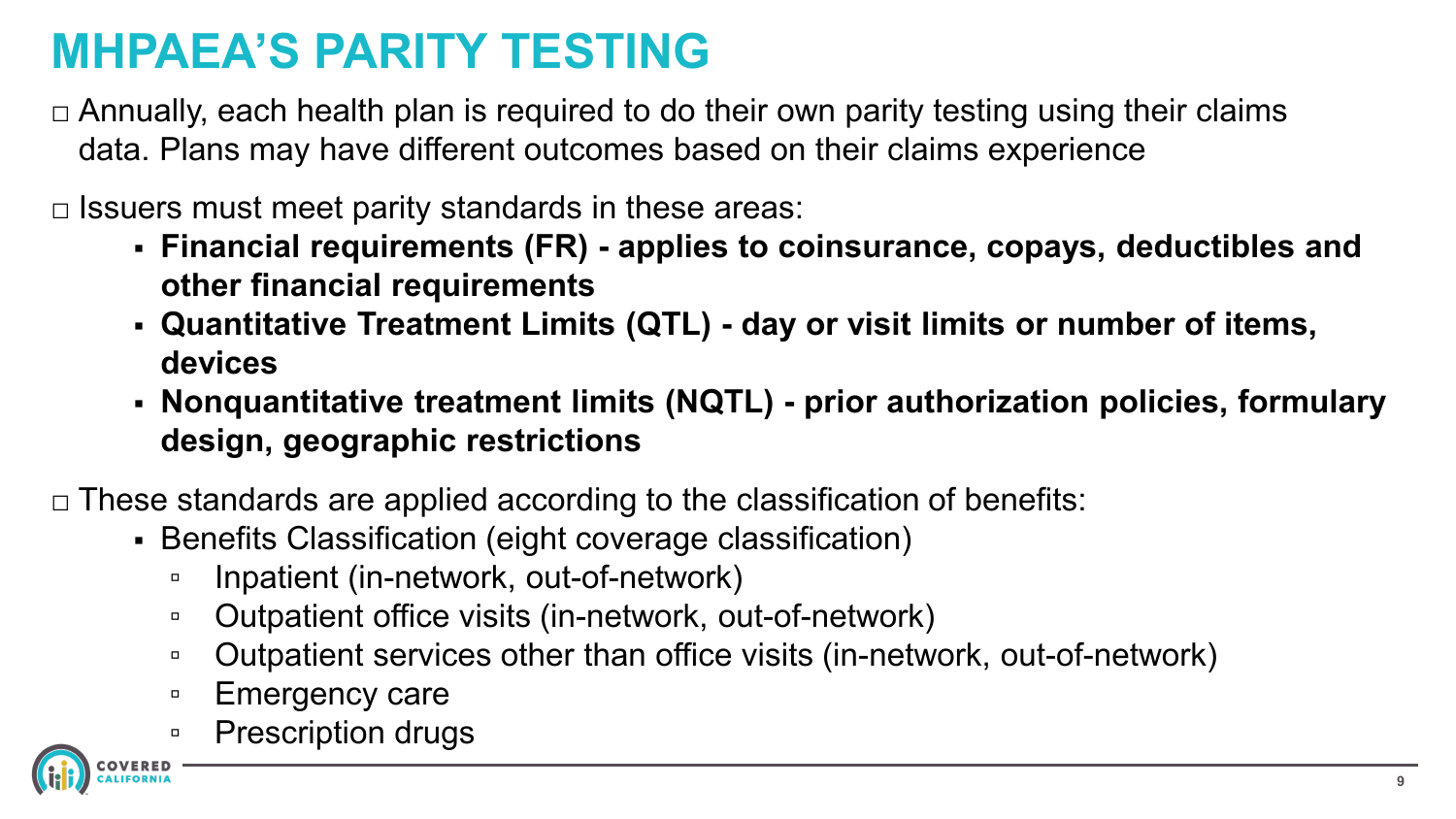## **MENTAL HEALTH PARITY AND AV COMPLIANCE**

- $\Box$  Kaiser annually follows the methodology for calculating MHPAEA compliant financial requirements and cost sharing in the development of its product portfolios
- $\Box$  In the course of 2023 individual and small group portfolio development, Kaiser determined that the cost share for MH/SUD benefits in one or both outpatient classifications would need to be set at \$0 in some plans to ensure MHPAEA compliance. When cost share for MH/SUD benefits in the outpatient-office visit subclassification is adjusted to \$0, two standard plan designs in Kaiser's 2023 individual and small group on-exchange products fall outside the required AV range:
	- **CCSB Silver 70 HMO copay and CCSB/Individual Bronze 60**

The main factor driving this change is an increases in utilization of zero-dollar benefit services on the medical/surgical side, including telehealth encounters (for which Kaiser does not currently charge cost shares)

 $\Box$  Covered California's endnote 21 permits deviations from the standard plan designs for services subject to MHPAEA. Covered California will be slightly revising this endnote for Board approval.

 $\Box$  To bring the two standard plans back into AV range, Kaiser will modify their plan designs with the following adjustments:

#### **CCSB Silver 70 HMO**

▫ Increase drug deductibles to \$370 (2023 SBD is set at \$300)

Rationale: Kaiser believes this adjustment will have limited impact on their members since their physicians prescribe generic medications where medically appropriate that are more affordable.(Tier 1 drugs are not subject to the deductible in this plan).

- **CCSB and Individual Bronze 60**
	- Increase Maximum Out of Pocket to \$8600 (2023 SBD is set at \$8200)

Rationale: for this adjustment: Increasing the Maximum out of Pocket by \$400 allows Kaiser to make a single adjustment to the plan to meet AV range and minimizes impact to consumers.

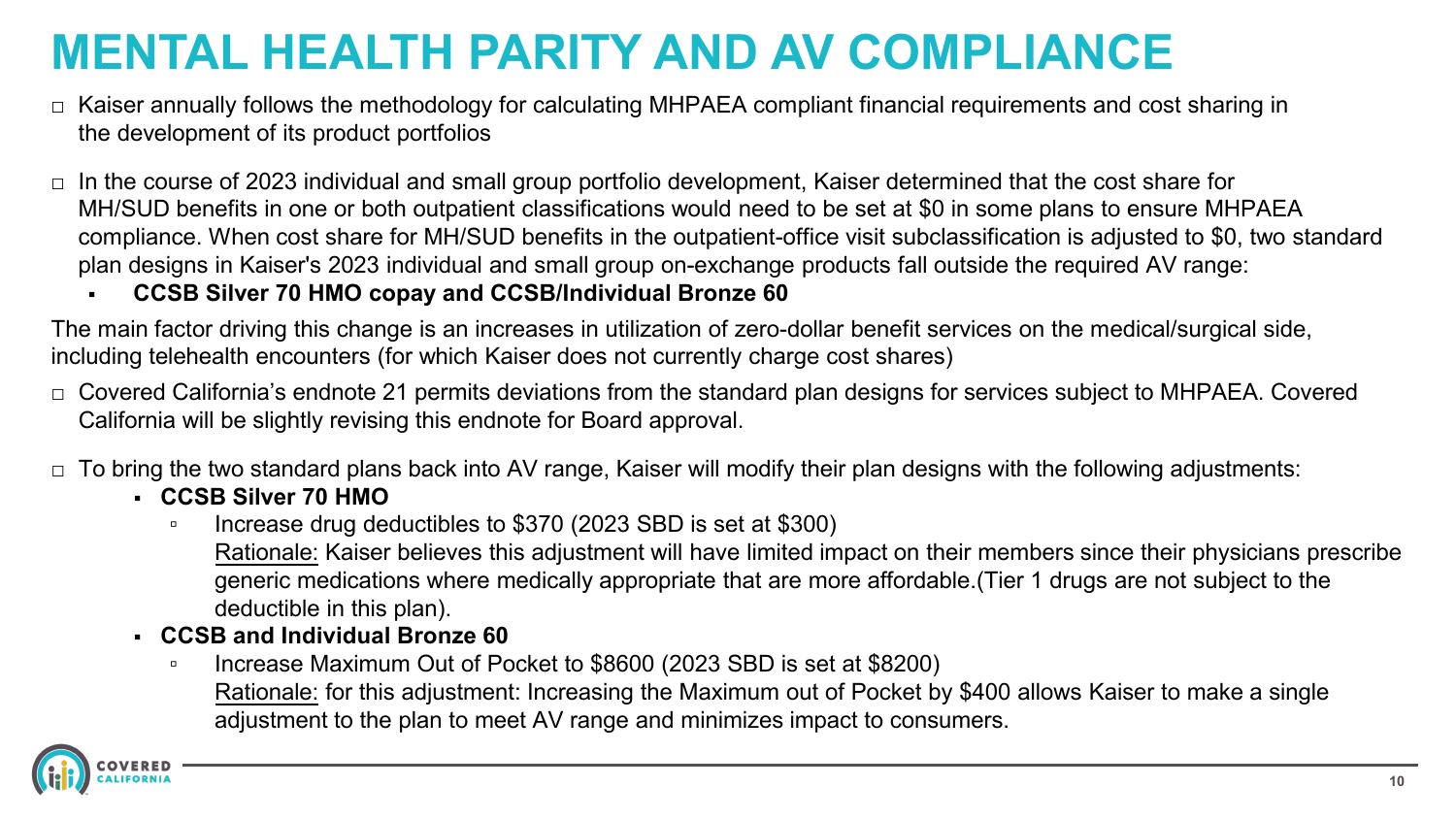#### **KAISER'S MODIFIED BENEFIT DESIGNS**

| Benefit                                |     | <b>CCSB-only</b><br><b>Silver Copay</b> |     | <b>CCSB-only</b><br><b>Silver Copay</b><br>Kaiser<br><b>Adjustments</b> |  |
|----------------------------------------|-----|-----------------------------------------|-----|-------------------------------------------------------------------------|--|
|                                        | Ded | Amount                                  | Ded | Amount                                                                  |  |
| Deductible                             |     |                                         |     |                                                                         |  |
| <b>Medical Deductible</b>              |     | \$2,500                                 |     | \$2,500                                                                 |  |
| Drug Deductible                        |     | \$300                                   |     | \$370                                                                   |  |
| Coinsurance (Member)                   |     | 30%                                     |     | 30%                                                                     |  |
| <b>MOOP</b>                            |     | \$8,750                                 |     | \$8,750                                                                 |  |
|                                        |     |                                         |     |                                                                         |  |
| <b>ED Facility Fee</b>                 | X   | 30%                                     | X   | 30%                                                                     |  |
| Inpatient Facility Fee                 | X   | 40%                                     | X   | 40%                                                                     |  |
| <b>Inpatient Physician Fee</b>         |     | 40%                                     |     | 40%                                                                     |  |
| Primary Care Visit                     |     | \$55                                    |     | \$55                                                                    |  |
| <b>Specialist Visit</b>                |     | \$90                                    |     | \$90                                                                    |  |
| <b>MH/SUD Outpatient Services</b>      |     | \$55                                    |     | \$0                                                                     |  |
| Imaging (CT/PET Scans, MRIs)           | X   | \$300                                   | X   | \$300                                                                   |  |
| Speech Therapy                         |     | \$55                                    |     | \$55                                                                    |  |
| Occupational and Physical Therapy      |     | \$55                                    |     | \$55                                                                    |  |
| aboratory Services                     |     | \$55                                    |     | \$55                                                                    |  |
| X-rays and Diagnostic Imaging          |     | \$90                                    |     | \$90                                                                    |  |
| <b>Skilled Nursing Facility</b>        | X   | 40%                                     | х   | 40%                                                                     |  |
| <b>Outpatient Facility Fee</b>         | X   | 35%                                     | X   | 35%                                                                     |  |
| Outpatient Physician Fee               |     | 30%                                     |     | 30%                                                                     |  |
|                                        |     |                                         |     |                                                                         |  |
| Tier 1 (Generics)                      |     | \$19                                    |     | \$19                                                                    |  |
| Tier 2 (Preferred Brand)               | X   | \$85                                    | X   | \$85                                                                    |  |
| Tier 3 (Nonpreferred Brand)            | X   | \$110                                   | X   | \$85                                                                    |  |
| Tier 4 (Specialty)                     | X   | 30%                                     | x   | 30%                                                                     |  |
|                                        |     |                                         |     |                                                                         |  |
| Tier 4 Maximum Coinsurance             |     | \$250                                   |     | \$250                                                                   |  |
| Maximum Days for charging IP copay     |     |                                         |     |                                                                         |  |
| Begin PCP deductible after # of copays |     |                                         |     |                                                                         |  |
|                                        |     |                                         |     |                                                                         |  |

#### **CCSB Silver 70 HMO CCSB and Individual Bronze 60**

| Benefit                                |     | <b>IND/CCSB</b><br><b>Bronze</b> |     | <b>IND/CCSB</b><br><b>Bronze</b><br>Kaiser<br><b>Adjustments</b> |  |
|----------------------------------------|-----|----------------------------------|-----|------------------------------------------------------------------|--|
|                                        | Ded | <b>Amount</b>                    | Ded | Amount                                                           |  |
| Deductible                             |     |                                  |     |                                                                  |  |
| <b>Medical Deductible</b>              |     | \$6,300                          |     | \$6,300                                                          |  |
| Drug Deductible                        |     | \$500                            |     | \$500                                                            |  |
| Coinsurance (Member)                   |     | 40%                              |     | 40%                                                              |  |
| MOOP                                   |     | \$8,200                          |     | \$8,600                                                          |  |
|                                        |     |                                  |     |                                                                  |  |
| <b>ED Facility Fee</b>                 | X   | 40%                              | х   | 40%                                                              |  |
| Inpatient Facility Fee                 | X   | 40%                              | X   | 40%                                                              |  |
| Inpatient Physician Fee                | X   | 40%                              | X   | 40%                                                              |  |
| Primary Care Visit                     | X   | \$65                             | X   | \$65                                                             |  |
| <b>Specialist Visit</b>                | X   | \$95                             | X   | \$95                                                             |  |
| <b>MH/SUD Outpatient Services</b>      | X   | \$65                             | X   | \$0                                                              |  |
| Imaging (CT/PET Scans, MRIs)           | X   | 40%                              | X   | 40%                                                              |  |
| Speech Therapy                         |     | \$65                             |     | \$65                                                             |  |
| Occupational and Physical Therapy      |     | \$65                             |     | \$65                                                             |  |
| aboratory Services                     |     | \$40                             |     | \$40                                                             |  |
| X-rays and Diagnostic Imaging          | X   | 40%                              | X   | 40%                                                              |  |
| <b>Skilled Nursing Facility</b>        | X   | 40%                              | X   | 40%                                                              |  |
| <b>Outpatient Facility Fee</b>         | X   | 40%                              | X   | 40%                                                              |  |
| Outpatient Physician Fee               | X   | 40%                              | X   | 40%                                                              |  |
|                                        |     |                                  |     |                                                                  |  |
| Tier 1 (Generics)                      | X   | \$18                             | х   | \$18                                                             |  |
| Tier 2 (Preferred Brand)               | X   | 40%                              | X   | 40%                                                              |  |
| Tier 3 (Nonpreferred Brand)            | X   | 40%                              | X   | 40%                                                              |  |
| Tier 4 (Specialty)                     | X   | 40%                              | X   | 40%                                                              |  |
|                                        |     |                                  |     |                                                                  |  |
| Tier 4 Maximum Coinsurance             |     | \$500*                           |     | \$500*                                                           |  |
| Maximum Days for charging IP copay     |     |                                  |     |                                                                  |  |
| Begin PCP deductible after # of copays |     | 3 visits                         |     | 3 visits                                                         |  |
|                                        |     |                                  |     |                                                                  |  |

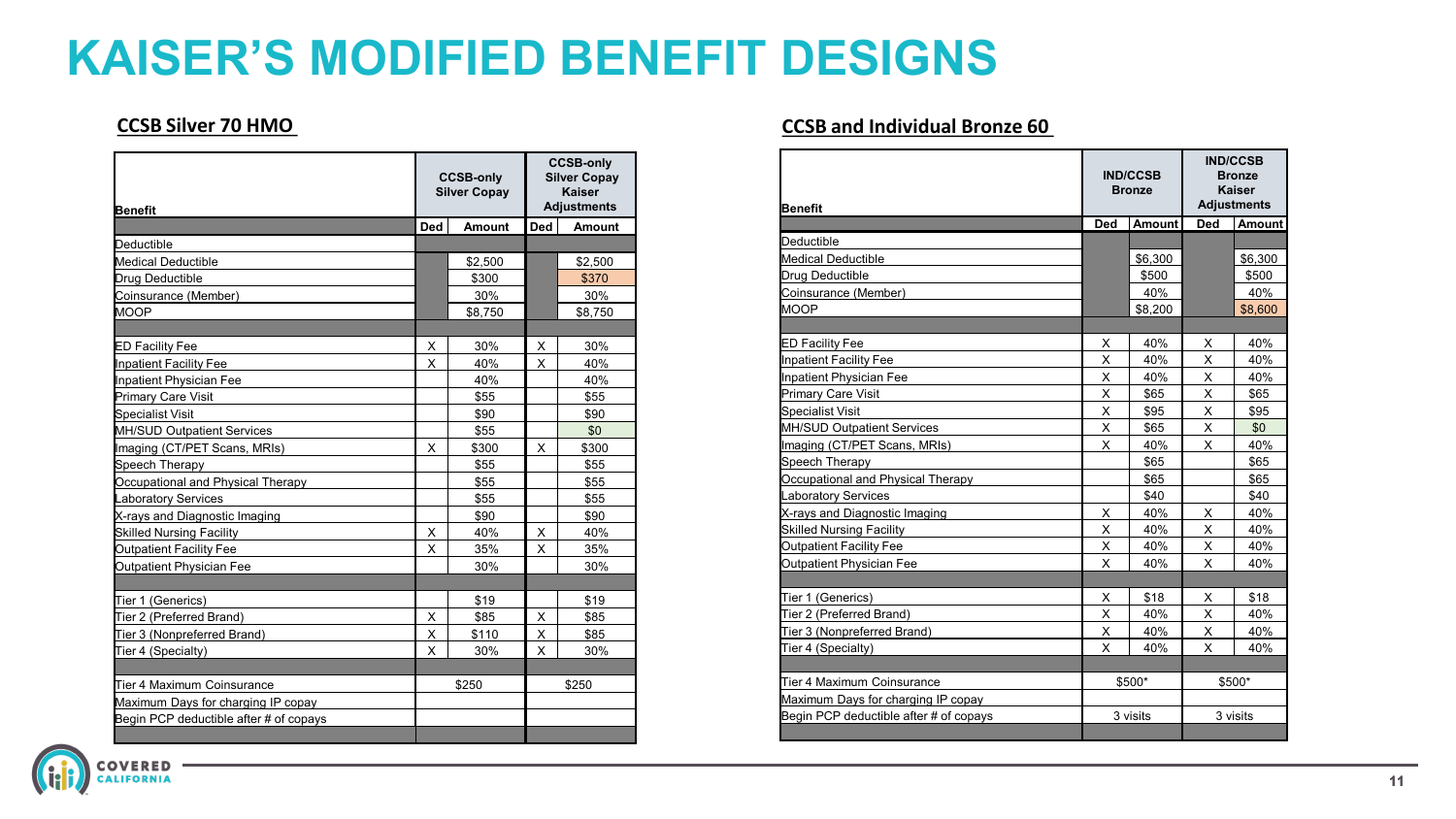#### **NEXT STEP**

□ Information item at June Board meeting to share Kaiser's modified benefit design for two products: CCSB Silver 70 HMO and CCSB/IND Bronze 60

 $\Box$  Action item:

- Minor revision to 2023 Patient Centered Benefit design to list the HDHP MOOP limit of \$7000 rather than a general reference to "see endnote"
- Minor revision to the 2023 endnotes on
	- **Endnote #31** The out-of-pocket maximum in the Bronze HDHP shall be equal to not exceed the maximum out-of-pocket limit specified by the IRS in its revenue procedure for the 2022 calendar year for inflation adjusted amounts for HDHPs linked to Health Savings Accounts (HSAs), issued pursuant to section 26 U.S.C Section 223.
	- **Endnote #21** Covered California may approve deviations from the benefit plan designs costsharing for certain services on a case-by-case basis, if necessary to comply with subject to the California Mental Health Parity or federal Mental Health Parity and Addiction Equity Act (MHPAEA). may be different but not more than those listed in these patient-centered benefit plan designs if necessary for compliance with MHPAEA.